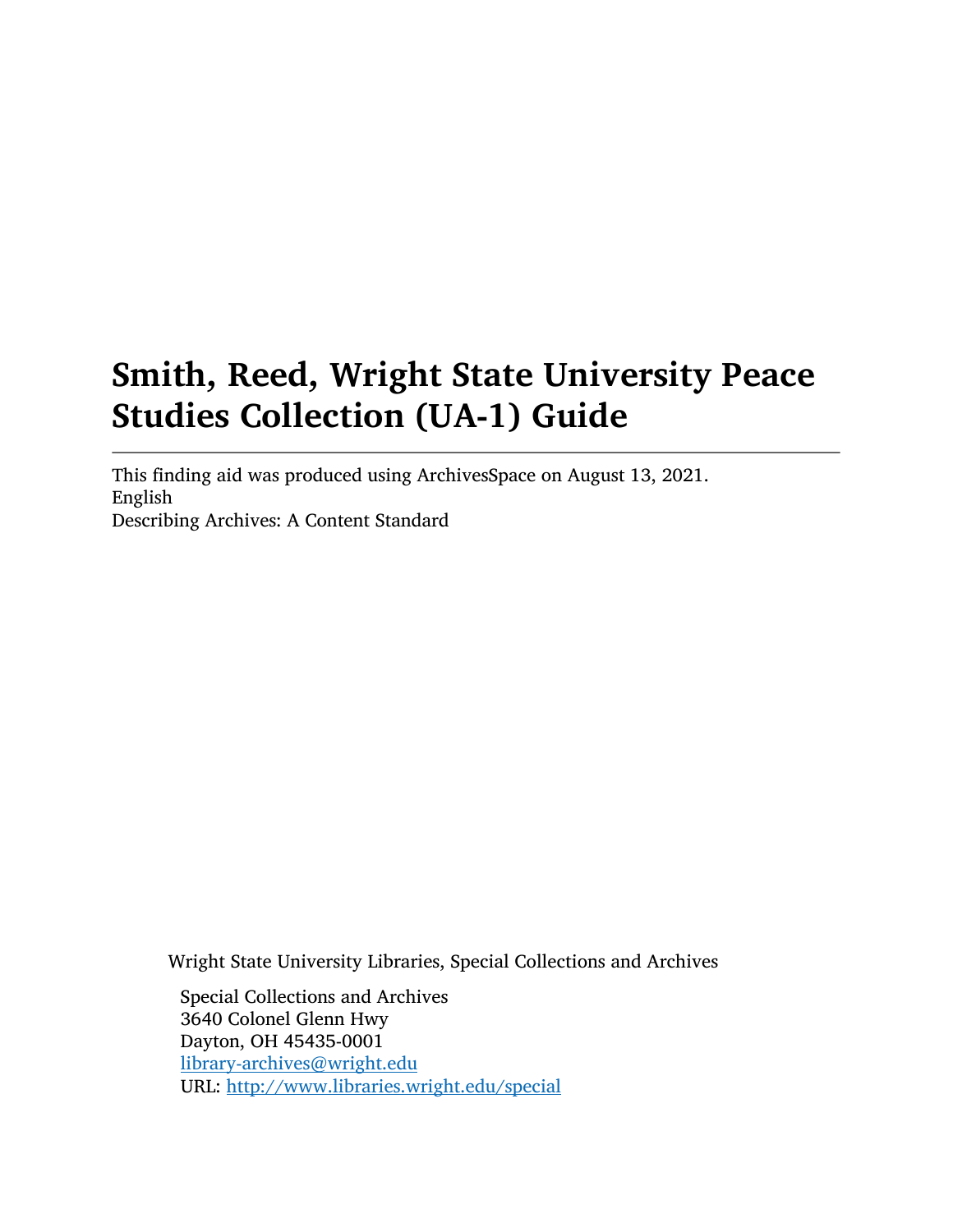## <span id="page-1-0"></span>**Table of Contents**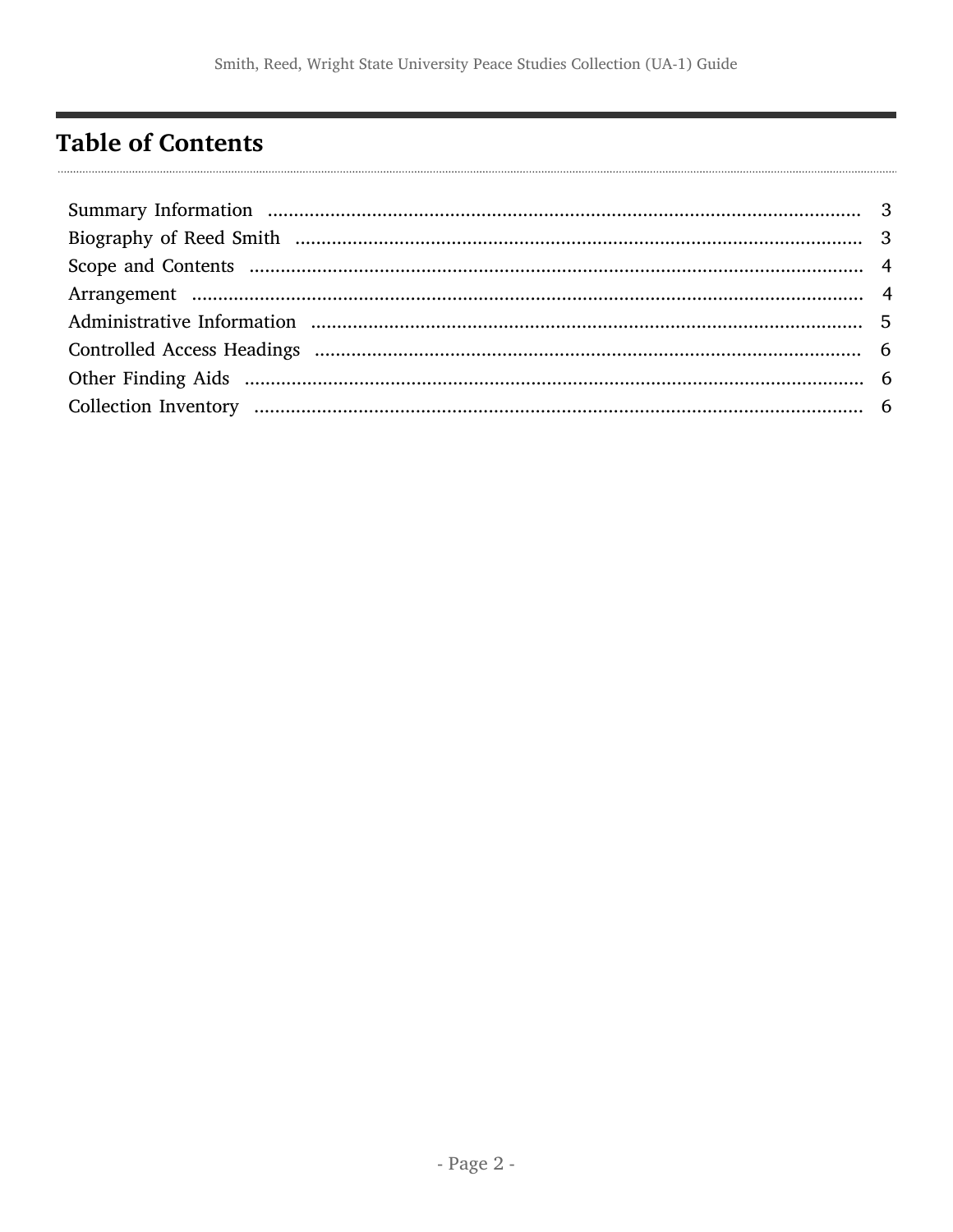## <span id="page-2-0"></span>Summary Information

| <b>Repository:</b><br>Title:<br>ID: | Wright State University Libraries, Special Collections and<br>Archives<br>Reed Smith Wright State University Peace Studies Collection<br>$(UA-1)$<br>$UA-1$                                                                                                                                                                                                                                                                                         |
|-------------------------------------|-----------------------------------------------------------------------------------------------------------------------------------------------------------------------------------------------------------------------------------------------------------------------------------------------------------------------------------------------------------------------------------------------------------------------------------------------------|
| Date [inclusive]:                   | 1972-1996                                                                                                                                                                                                                                                                                                                                                                                                                                           |
| Date [bulk]:                        | bulk 1980-1992                                                                                                                                                                                                                                                                                                                                                                                                                                      |
| <b>Physical</b><br>Description:     | 6 linear feet                                                                                                                                                                                                                                                                                                                                                                                                                                       |
| Language of the<br><b>Material:</b> | English                                                                                                                                                                                                                                                                                                                                                                                                                                             |
| Abstract:                           | Dr. Reed Smith was a professor at Wright State University from<br>1969 – 1995. In that time he built up a Peace Studies program<br>at WSU and held several conferences on Peace Activism.<br>This collection contains grant applications and proposals,<br>biographies of speakers at conferences, research papers that he<br>and others had written, and a large collection of periodicals on<br>Peace Activism or relating to the Peace Movement. |

## Preferred Citation

UA-1, the Reed Smith Peace Studies Collection, Special Collections and Archives, University Libraries, Wright State University, Dayton, Ohio.

^ [Return to Table of Contents](#page-1-0)

## <span id="page-2-1"></span>Biography of Reed Smith

Reed Smith was born in 1920 and died in 2011. He was educated at Oberlin College, Penn State University, and Columbia University. In 1969 Reed Smith began his career at Wright State University and continued there until retiring in 1995. Smith began his involvement in the Peace Movement during World War II as a conscientious objector, and became active in the Vietnam protests in the 1960s and 1970s. He continued protesting wars until his death after the conflicts in Afghanistan and Iraq began in 2001 and 2003. Smith maintained contact with other influential individuals in the Peace Movement as well as politicians who sympathized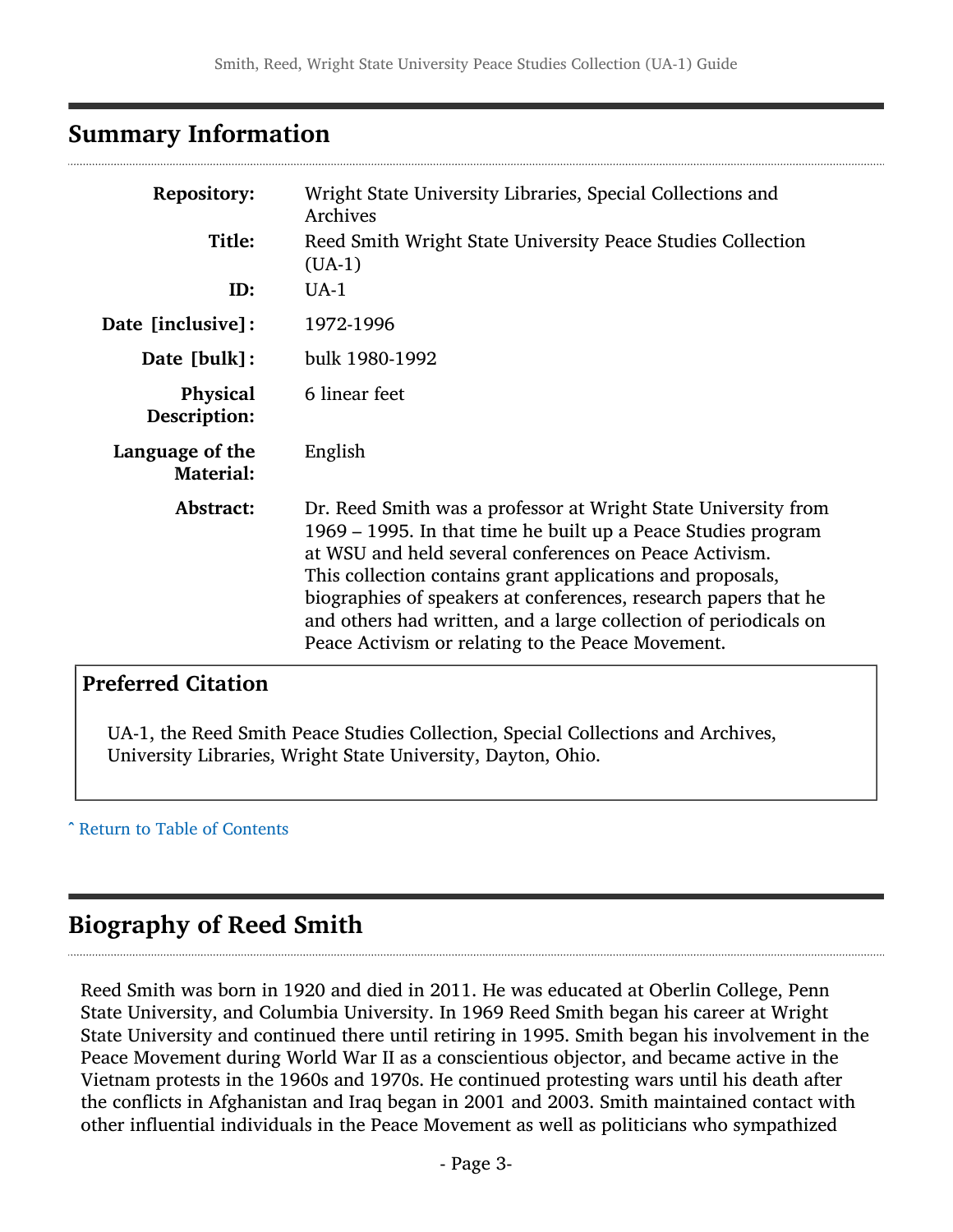with his cause. He also sent letters to politicians with whom he vehemently disagreed. From the late 1980s to his retirement in 1995, Smith organized conferences and symposiums on the general Peace Movement or on specific topics such as Eastern Europe and Latin America, bringing in speakers, many of which sent biographical essays that Smith kept in his files on the conferences. Smith retired to Foxdale Retirement Village in Pennsylvania in 1995 and died there in 2011.

^ [Return to Table of Contents](#page-1-0)

## <span id="page-3-0"></span>Scope and Contents

The majority of the material in the Reed Smith Peace Studies Collection is organized as subject files pertaining to the Peace movement. The largest portions of the collection focus on three areas, conferences through Wright State University, grant applications and proposals, and correspondence.

Each conference or symposium has its own folder. The contents for these include academic papers around which the conferences were formed, biographical documents about the speakers, financial documents for each conference, and feedback information. The majority of the collection pertains to the Peace Movement and opposing Militarism.

Smith applied for numerous grants and fellowships in order to fund his conferences, papers, and research. Copies of the applications, proposals, and acceptance/rejection letters were kept.

Many folders contain correspondence between Smith and other WSU faculty, but also members of the Peace Movement and Politicians. Of Interest is the folder called "Democrats/ Congressional Correspondence," which contains letters to many congressmen and politicians. Smith notably has a series of letters to John Glenn and another series to Tony Hall, both representing Ohio. Many letters are to politicians that Smith agreed with, but there are letters to politicians from the other side of the spectrum, such as Ronald Reagan.

Geographically, the collection has material that pertains to most of the globe, but there is particular focus on Eastern Europe and Russia and the former U.S.S.R., Latin America, and the United States.

^ [Return to Table of Contents](#page-1-0)

## <span id="page-3-1"></span>Arrangement

The Reed Smith Peace Studies Collection is organized into a single series of subject files, sorted alphabetically.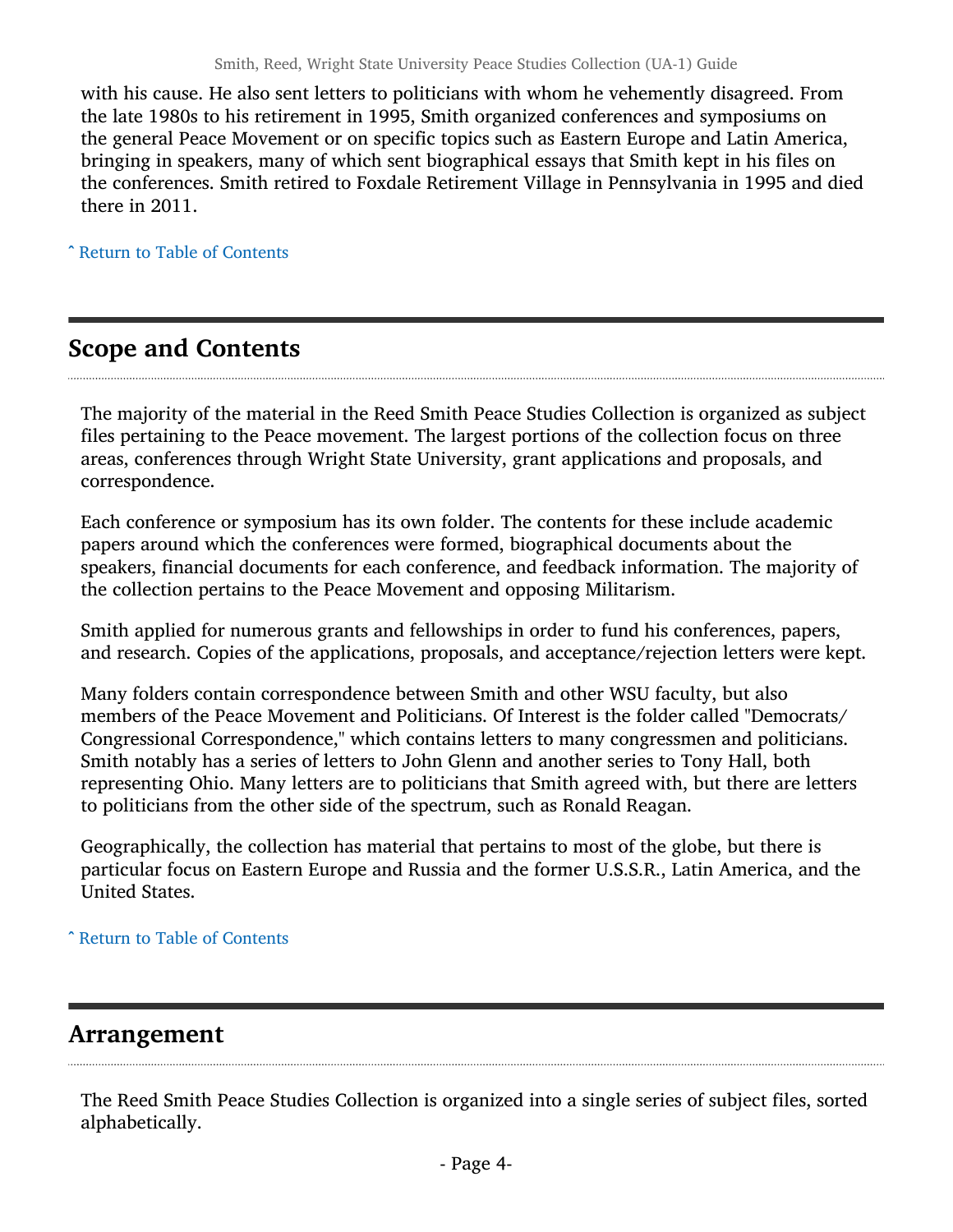^ [Return to Table of Contents](#page-1-0)

## <span id="page-4-0"></span>Administrative Information

### Publication Statement

Wright State University Libraries, Special Collections and Archives

Special Collections and Archives 3640 Colonel Glenn Hwy Dayton, OH 45435-0001 [library-archives@wright.edu](mailto:library-archives@wright.edu) URL: <http://www.libraries.wright.edu/special>

#### Conditions Governing Access

There are no restrictions on accessing material in this collection.

## Conditions Governing Use

Copyright restrictions may apply. Unpublished manuscripts are protected by copyright. Permission to publish, quote, or reproduce must be secured from the repository and the copyright holder.

## Immediate Source of Acquisition

The Reed Smith Peace Studies Collection was transferred to the university archives by the Political Science Department on 12/4/2000.

## Processing Information

During processing, many folders had to be split into several folders due to over-stuffing, these folders are labeled with their original label and a number following to designate that it is the same folder.

Processed by:

Finding Aid written according to DACS standards by Marcus Manchester, April 2014

^ [Return to Table of Contents](#page-1-0)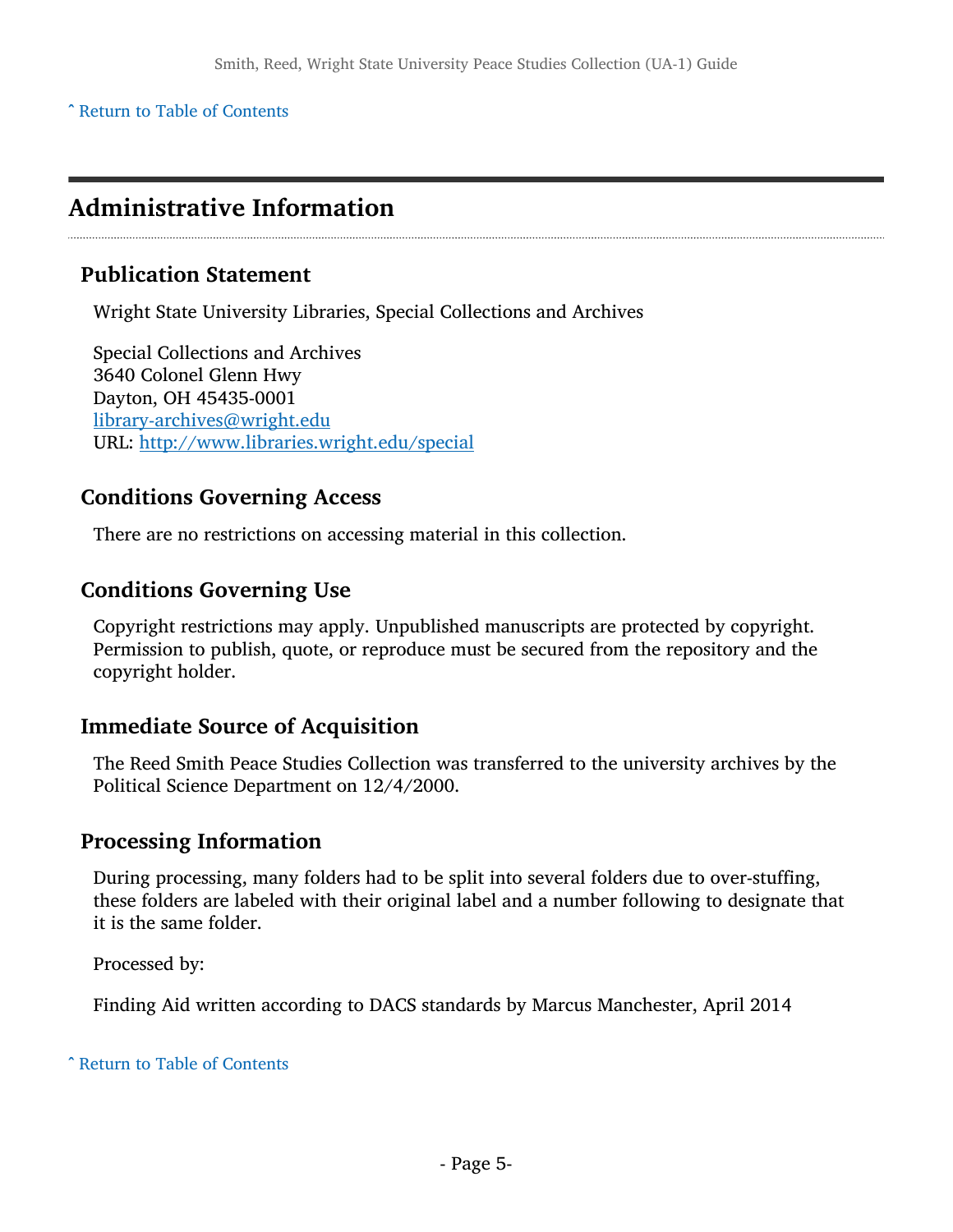## <span id="page-5-0"></span>Controlled Access Headings

- Anti-war demonstrations
- Pacifists
- Peace movements
- Peace movements -- United States
- Political activists
- Student pacifists
- Vietnam War, 1961-1975 -- Protest movements
- Vietnam War, 1961-1975 -- Conscientious objectors
- **Correspondence**
- **Newspapers**
- **Newsletters**
- Pamphlets
- **Brochures**
- Magazines (periodicals)
- Hall, Tony, 1942
- Glenn, John, 1921-
- Wright State University

## <span id="page-5-1"></span>Other Finding Aids

The finding aid is available on Special Collections and Archives website at http:// [www.libraries.wright.edu/special/collectionguides/files/ua1.pdf,](www.libraries.wright.edu/special/collectionguides/files/ua1.pdf) and in the OhioLINK Finding Aid Repository at<http://ead.ohiolink.edu/xtf-ead>/.

^ [Return to Table of Contents](#page-1-0)

## <span id="page-5-2"></span>Collection Inventory

| Title/Description                                                                   | <b>Instances</b> |          |
|-------------------------------------------------------------------------------------|------------------|----------|
| Account Printouts, 1987-1990<br>Language of the Material: English.                  | Box 1            | Folder 1 |
| American Friends Service Committee, 1975-1992<br>Language of the Material: English. | Box 1            | Folder 2 |
| Amnesty International, 1975-1986                                                    | Box 1            | Folder 3 |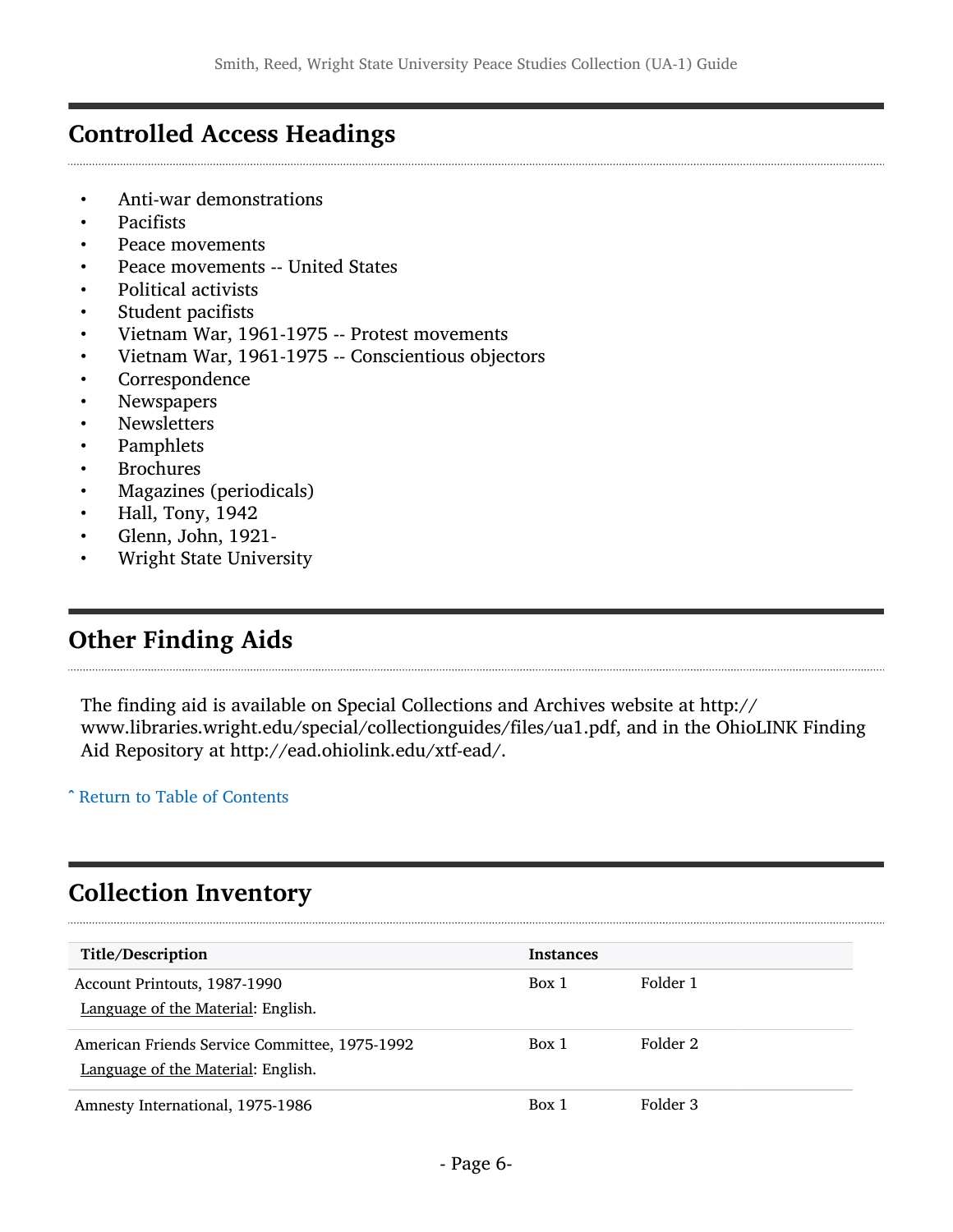| Annual peace lecture fund: letters and communication,<br>1987-1991           | Box 1 | Folder 4            |  |
|------------------------------------------------------------------------------|-------|---------------------|--|
| Language of the Material: English.                                           |       |                     |  |
| Annual peace lecture fund: financials and promotional<br>material, 1988-1991 | Box 1 | Folder 5            |  |
| Language of the Material: English.                                           |       |                     |  |
| Annual peace lecture fund: financials and promotional<br>material, 1988-1991 | Box 1 | Folder 5            |  |
| Language of the Material: English.                                           |       |                     |  |
| Annual peace lecture fund, 1989-1992                                         | Box 1 | Folder <sub>6</sub> |  |
| Language of the Material: English.                                           |       |                     |  |
| Alternatives to Violence Program (AVP), 1987                                 | Box 1 | Folder 7            |  |
| Language of the Material: English.                                           |       |                     |  |
| B-1 Bomber Project, 1970-1976                                                | Box 1 | Folder <sub>8</sub> |  |
| Language of the Material: English.                                           |       |                     |  |
| Canadian Peace Research Institute, 1974-1979                                 | Box 1 | Folder 9            |  |
| Language of the Material: English.                                           |       |                     |  |
| Capital Punishment, 1982-1991                                                | Box 1 | Folder 10           |  |
| Language of the Material: English.                                           |       |                     |  |
| "CCCO" or "The Reporter", 1973-1992                                          | Box 1 | Folder 11           |  |
| Language of the Material: English.                                           |       |                     |  |
| "CCCO" or "The Reporter" Newsletters, 1973-1991                              | Box 1 | Folder 12           |  |
| Language of the Material: English.                                           |       |                     |  |
| Center for Conflict Resolution, 1990                                         | Box 1 | Folder 13           |  |
| Language of the Material: English.                                           |       |                     |  |
| Center for Defense Information, 1980-1981                                    | Box 1 | Folder 14           |  |
| Language of the Material: English.                                           |       |                     |  |
| Center on Law and Pacifism, 1980-1982                                        | Box 1 | Folder 15           |  |
| Language of the Material: English.                                           |       |                     |  |
| Christic Institute and Public Sanctuary, 1984-1991                           | Box 1 | Folder 16           |  |
| Language of the Material: English.                                           |       |                     |  |
| Church Peace, 1980-1991                                                      | Box 1 | Folder 17           |  |
| Language of the Material: English.                                           |       |                     |  |
| Civil Rights, 1983-1990                                                      | Box 1 | Folder 18           |  |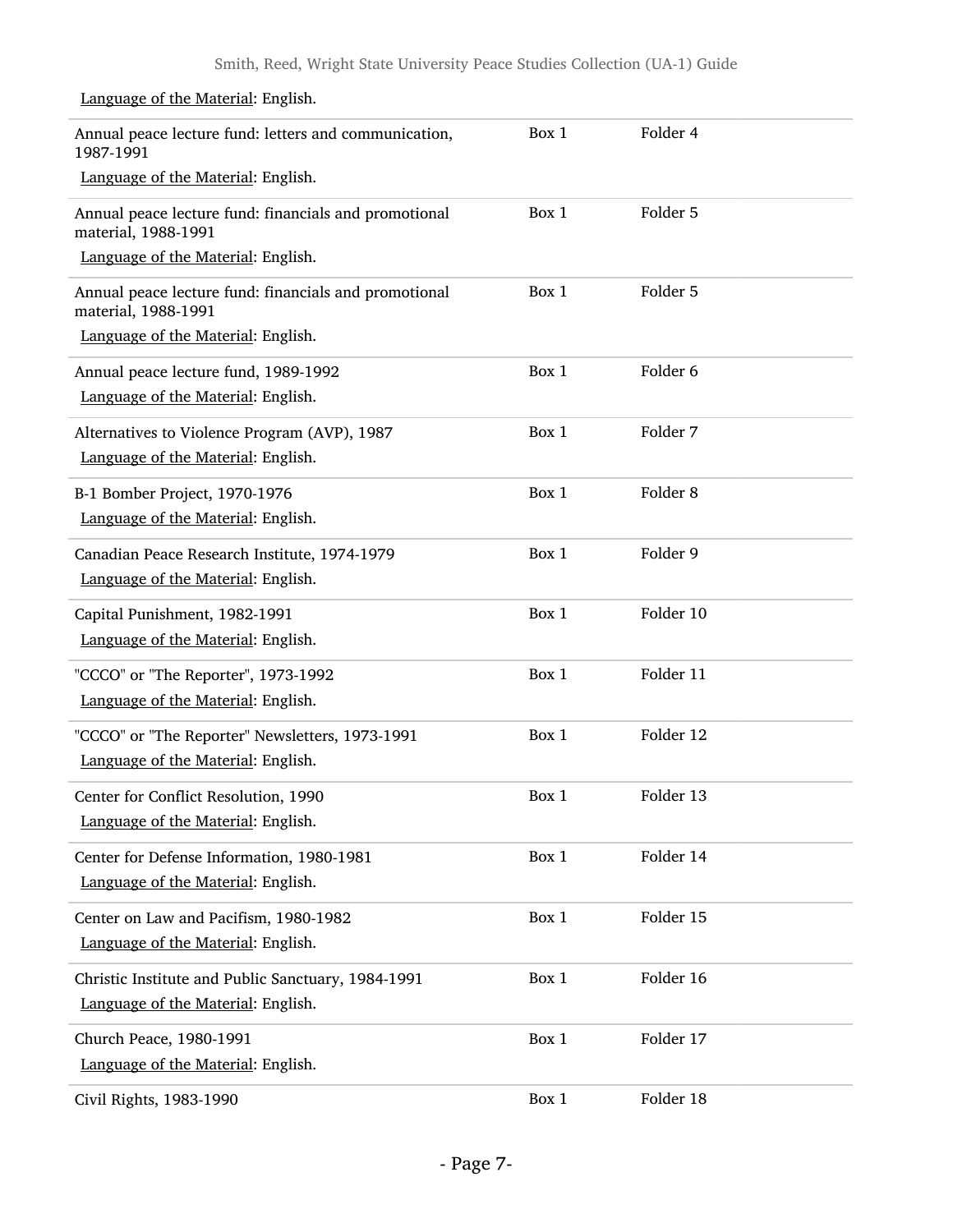| Common Cause, 1966-1977<br>Language of the Material: English.                                                                         | Box 1 | Folder 19           |
|---------------------------------------------------------------------------------------------------------------------------------------|-------|---------------------|
| Conference Expenses 1988: Correspondence, 1986-1989<br>Language of the Material: English.                                             | Box 1 | Folder 20           |
| Conference Expenses 1988: Receipts/Letters, 1987-1990<br>Language of the Material: English.                                           | Box 1 | Folder 21           |
| Conference Expenses 1988: Receipts, 1987-1989<br>Language of the Material: English.                                                   | Box 1 | Folder 22           |
| Conference Materials, 1987-1993<br>Language of the Material: English.                                                                 | Box 1 | Folder 23           |
| Conference Materials 2, 1975-1992<br>Language of the Material: English.                                                               | Box 1 | Folder 24           |
| COPRED, 1975-1990<br>Language of the Material: English.                                                                               | Box 1 | Folder 25           |
| COPRED Peace Chronicle 1, 1983-1985<br>Language of the Material: English.                                                             | Box 1 | Folder 26           |
| COPRED Peace Chronicle 2, 1986-1989<br>Language of the Material: English.                                                             | Box 1 | Folder 27           |
| COPRED Peace Chronicle 3, 1990-1991<br>Language of the Material: English.                                                             | Box 2 | Folder 1            |
| Correspondence 1, 1974-1992<br>Language of the Material: English.                                                                     | Box 2 | Folder <sub>2</sub> |
| Correspondence 2, 1975-1993<br>Language of the Material: English.                                                                     | Box 2 | Folder 3            |
| WSU Daily Guardian 1, 1984-1989<br>Language of the Material: English.                                                                 | Box 2 | Folder 4            |
| WSU Daily Guardian 2, 1990-1992<br>Language of the Material: English.                                                                 | Box 2 | Folder 5            |
| WSU Daily Guardian 3: The University Times, Wright Stater,<br>and other publications, 1987-1992<br>Language of the Material: English. | Box 2 | Folder 6            |
| WSU Daily Guardian 4: Other Newspaper clippings and<br>material, undated                                                              | Box 2 | Folder 7            |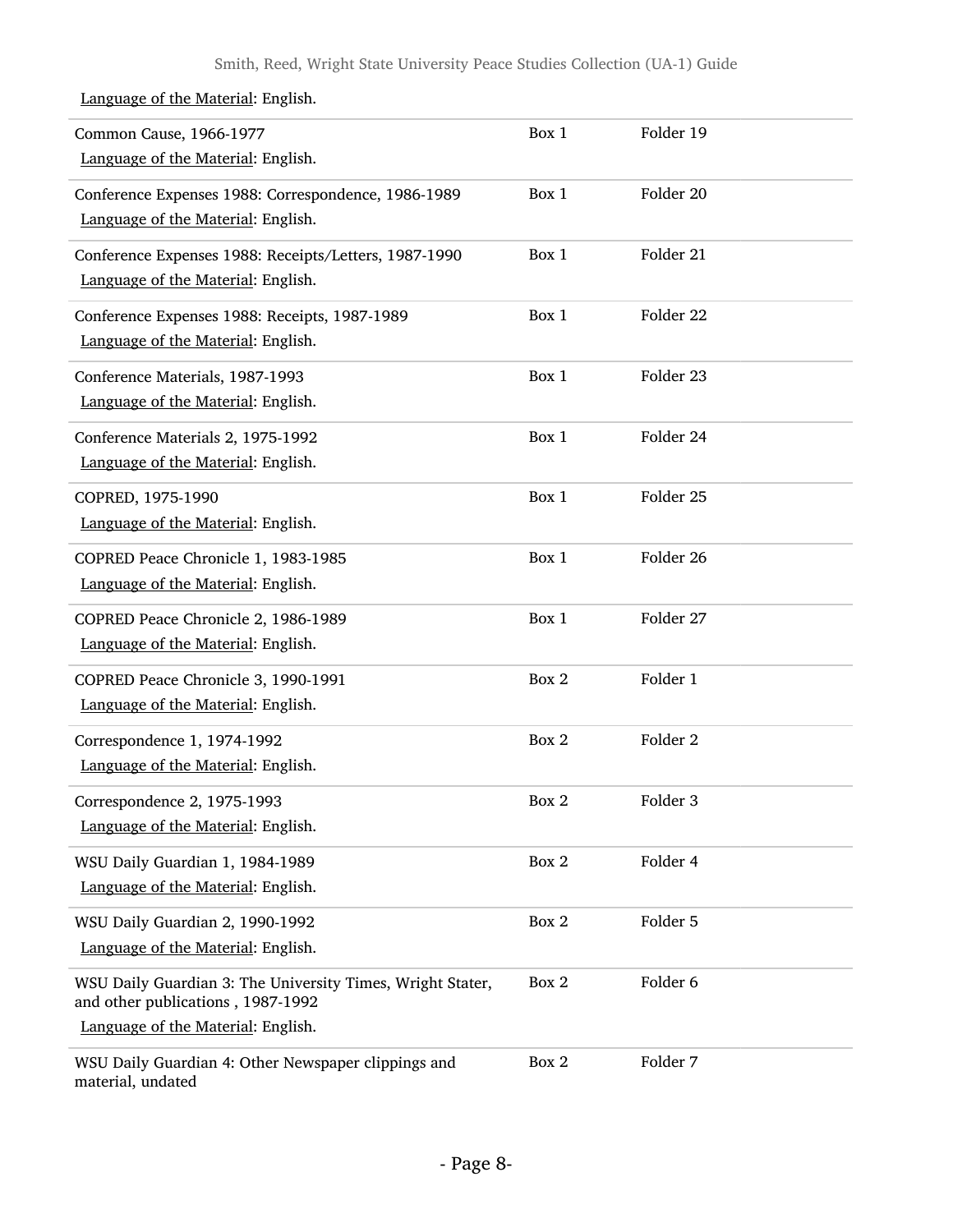| Data for Peace Studies Association: Newspapers, Fliers,<br>1988-1989<br>Language of the Material: English.                     | Box 2 | Folder <sub>8</sub> |  |
|--------------------------------------------------------------------------------------------------------------------------------|-------|---------------------|--|
| Data for Peace Studies Association, 1987-1989<br>Language of the Material: English.                                            | Box 2 | Folder 9            |  |
| Dayton Citizens for Global Security, 1987-1991<br>Language of the Material: English.                                           | Box 2 | Folder 10           |  |
| Dayton Council on World Affairs, 1983-1991<br>Language of the Material: English.                                               | Box 2 | Folder 11           |  |
| Dayton Friends Meeting, 1988<br>Language of the Material: English.                                                             | Box 2 | Folder 12           |  |
| Democrats/Congressional Correspondence, 1975-1991<br>Language of the Material: English.                                        | Box 2 | Folder 13           |  |
| The Dialogue, 1989<br>Language of the Material: English.                                                                       | Box 2 | Folder 14           |  |
| Disarmament Times, 1982-1983, 1991<br>Language of the Material: English.                                                       | Box 2 | Folder 15           |  |
| East Europe Conference, 1988-1990<br>Language of the Material: English.                                                        | Box 2 | Folder 16           |  |
| East Europe Conference Proposal, 1989<br>Language of the Material: English.                                                    | Box 2 | Folder 17           |  |
| East Europe: If no walls, then what? 1, 1990-1991<br>Language of the Material: English.                                        | Box 2 | Folder 18           |  |
| East Europe: If no walls, then what? 2 Final Report to OHC<br>January 3, 1989, 1988-1990<br>Language of the Material: English. | Box 2 | Folder 19           |  |
| Environment, 1983-1992<br>Language of the Material: English.                                                                   | Box 2 | Folder 20           |  |
| 1987 Evaluations, 1987<br>Language of the Material: English.                                                                   | Box 2 | Folder 21           |  |
| Evaluations October 1991, 1991<br>Language of the Material: English.                                                           | Box 2 | Folder 22           |  |
| Expenses 1, 1988-1991                                                                                                          | Box 2 | Folder 23           |  |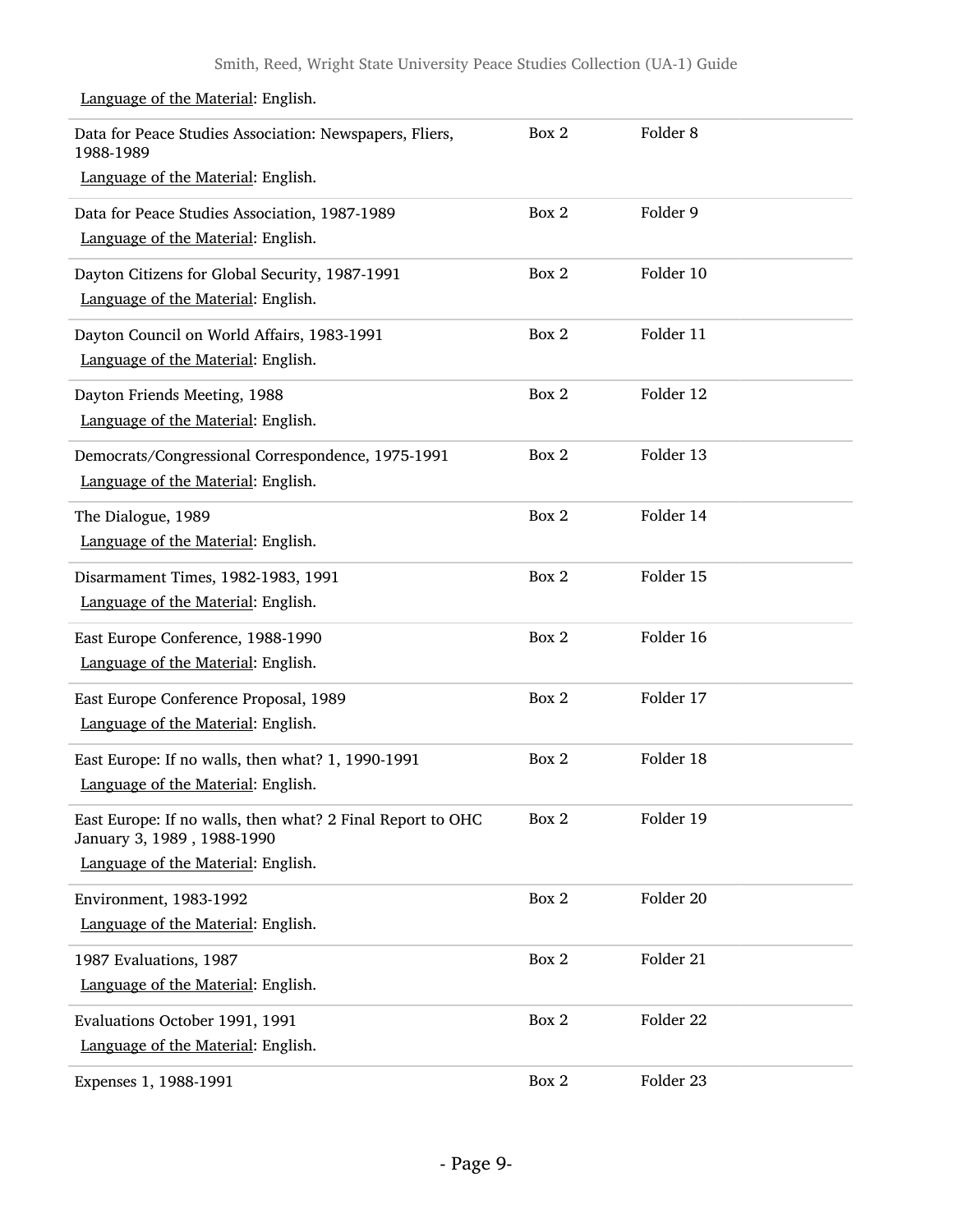#### Expenses 2: Letter receipts, 1988-1992 Language of the Material: English. Box 2 Folder 24 FNCL: Friends Committee on National Legislation, 1980-1990 Language of the Material: English. Box 2 Folder 25 Fellowship of Reconciliation, 1985-1989 Language of the Material: English. Box 2 Folder 26 Food and Hunger, 1981-1990 Language of the Material: English. Box 2 Folder 27 Fellowship Applications 1, 1991 Language of the Material: English. Box 2 Folder 28 Fellowship Applications 2, 1986-1991 Language of the Material: English. Box 3 Folder 1 Fellowship Applications 3, 1990-1991 Language of the Material: English. Box 3 Folder 2 Grant/Fellowship Applications 4, 1986-1992 Language of the Material: English. Box 3 Folder 3 GE Boycott, 1988 Language of the Material: English. Box 3 Folder 4 Grant Proposals and Responses, 1981-1992 Language of the Material: English. Box 3 Folder 5 Grant Proposals and Responses 2, 1987-1992 Language of the Material: English. Box 3 Folder 6 Great Decisions, 1982-1990 Language of the Material: English. Box 3 Folder 7 Gulf War 1: Newspapers, 1990-1991 Language of the Material: English. Box 3 Folder 8 Gulf War 2: Newsletters and Correspondence, 1990-1991 Language of the Material: English. Box 3 Folder 9 Handguns, 1989 Language of the Material: English. Box 3 Folder 10 International Peace Studies Newsletter, 1971-1986 Language of the Material: English. Box 3 Folder 11 Kent State Peace Studies Packet, undated Box 3 Folder 12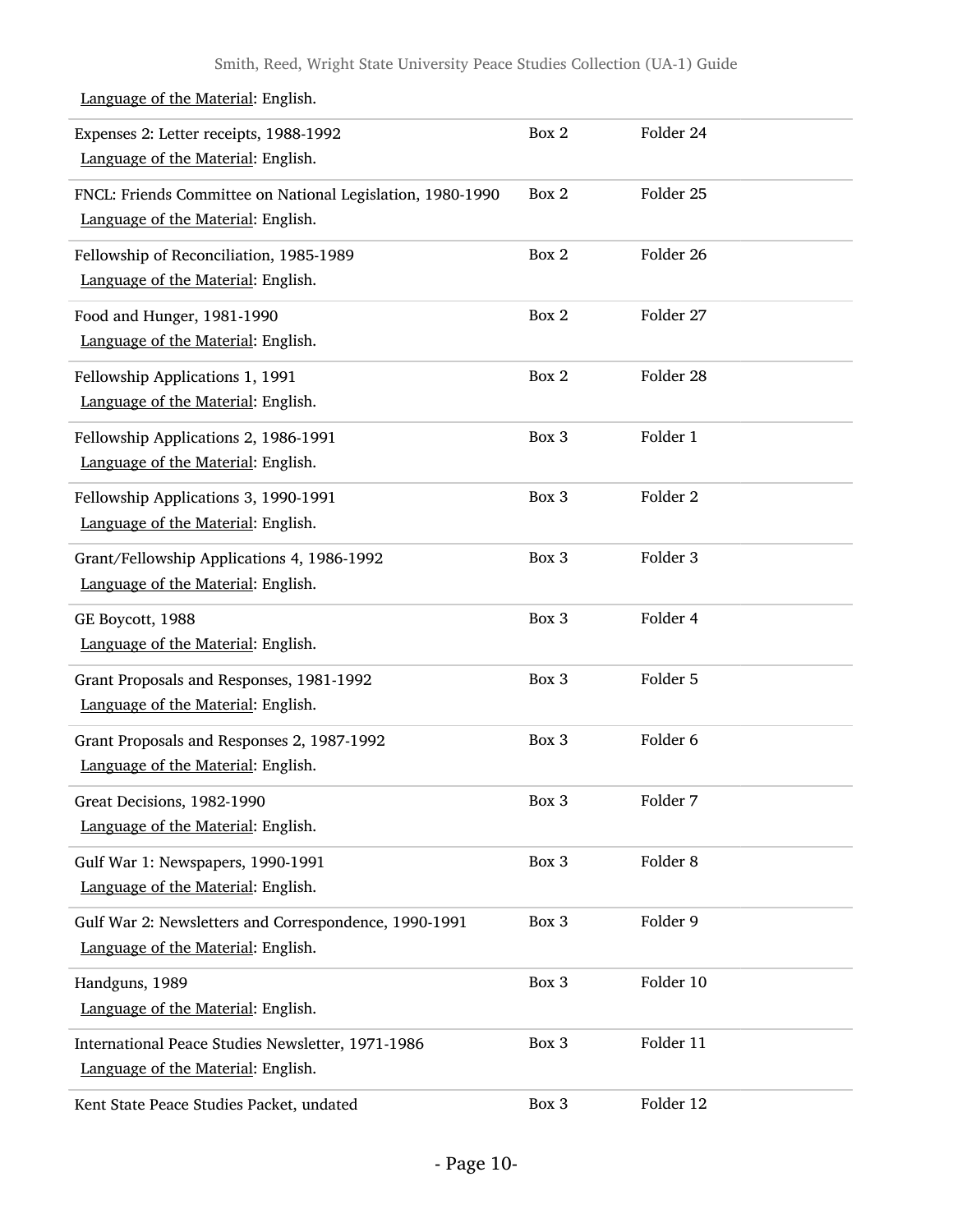Kent State Peace Studies Program Packet, 1984-1986 Language of the Material: English. Box 3 Folder 13 Kennan Harriman Wilson Center, 1985-1992 Language of the Material: English. Box 3 Folder 14 Latin America: Cultures in Conflicts Conference evaluation and results , 1989 Oct Language of the Material: English. Box 3 Folder 15 Final Submittal, OHC, Latin American Conference, 1989 Jan 27 Box 3 Folder 16 Language of the Material: English. Letters and Curriculum Vitae, 1975-1992 Language of the Material: English. Box 3 Folder 17 Marxist-Christian Dialogue 1: Occasional Papers on Religion in Eastern Europe, 1980-1984 Language of the Material: English. Box 3 Folder 18 Marxist-Christian Dialogue 2: CAREE Communicator and Newsletters from CAREE, 1980-1990 Language of the Material: English. Box 3 Folder 19 Materials for Annual Conference, 1989-1990 Language of the Material: English. Box 3 Folder 20 Materials for Peace Studies Committee, 1987-1993 Language of the Material: English. Box 3 Folder 21 Mershon Center, 1975-1990 Language of the Material: English. Box 3 Folder 22 Members Peace Studies Association, 1992 Language of the Material: English. Box 3 Folder 23 Native Americans, 1989-1991 Language of the Material: English. Box 3 Folder 24 Newsletters 1, 1984-1992 Language of the Material: English. Box 3 Folder 25 Newsletters 2, 1989-1991 Language of the Material: English. Box 3 Folder 26 Nonviolence and Peace Movement in High School and College, 1973-1995 Language of the Material: English. Box 3 Folder 27

#### Language of the Material: English.

Nuclear Power Issues 1, 1980-1990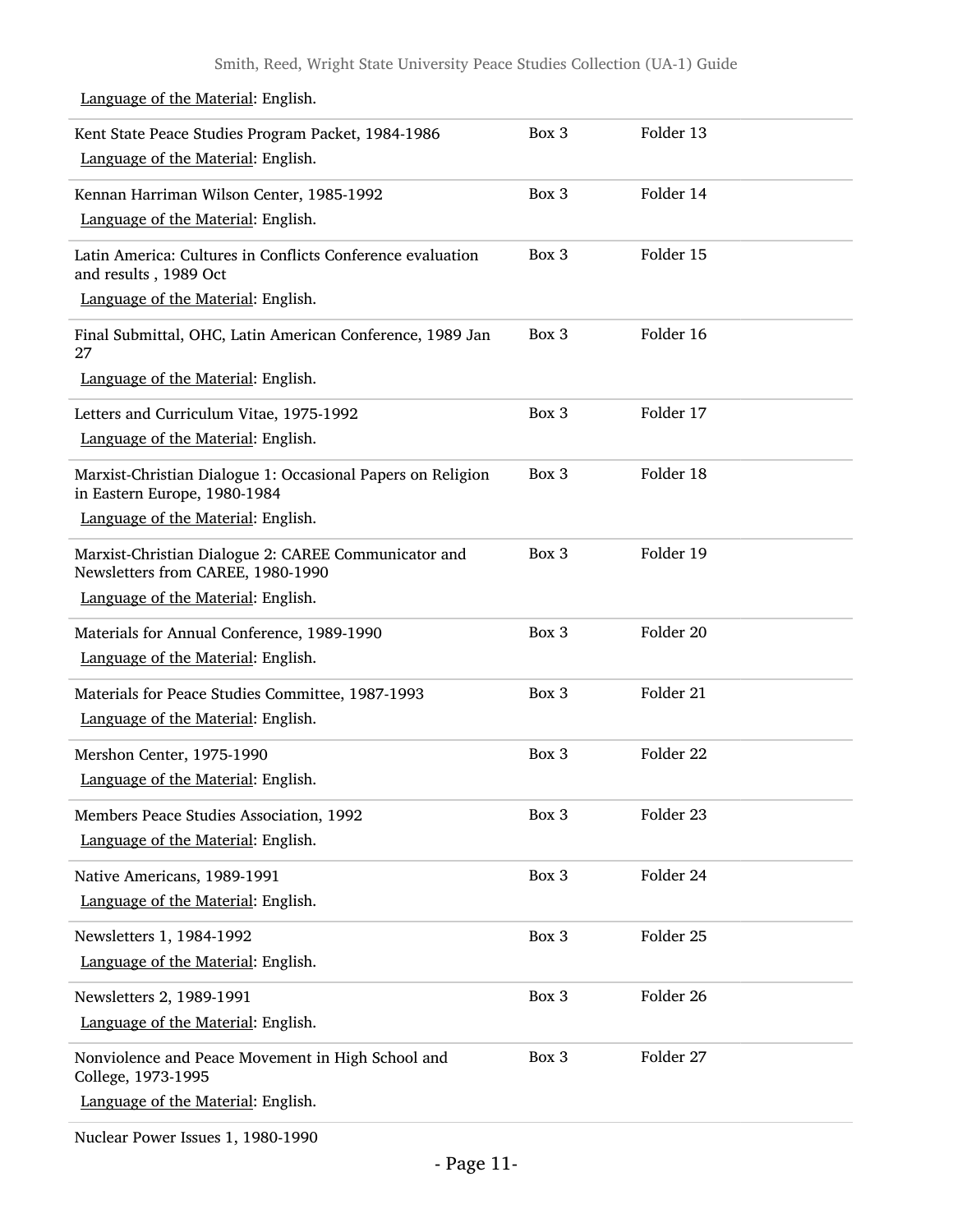#### Smith, Reed, Wright State University Peace Studies Collection (UA-1) Guide

| Language of the Material: English.                                                                | Box 4 | Folder 1            |
|---------------------------------------------------------------------------------------------------|-------|---------------------|
| Nuclear Power Issues 2, 1979-1991                                                                 | Box 4 | Folder <sub>2</sub> |
| Language of the Material: English.                                                                |       |                     |
| Nuclear Power Issues 3, 1970-1982                                                                 | Box 4 | Folder 3            |
| Language of the Material: English.                                                                |       |                     |
| Oberlin, 1988-1990                                                                                | Box 4 | Folder 4            |
| Language of the Material: English.                                                                |       |                     |
| Ohio Humanities Council Material, 1978-1991                                                       | Box 4 | Folder 5            |
| Language of the Material: English.                                                                |       |                     |
| Ohio Humanities Council Correspondence and Applications,<br>1985-1991                             | Box 4 | Folder 6            |
| Language of the Material: English.                                                                |       |                     |
| Other Peace Groups 1: Member Support Letters, 1973-1991                                           | Box 4 | Folder 7            |
| Language of the Material: English.                                                                |       |                     |
| Other Peace Groups 2: Member Publications, 1983-1991                                              | Box 4 | Folder <sub>8</sub> |
| Language of the Material: English.                                                                |       |                     |
| Other Peace Groups 3: Mailers and Newspapers, 1974-1990                                           | Box 4 | Folder 9            |
| Language of the Material: English.                                                                |       |                     |
| Other Peace Studies Programs, 1977-1979                                                           | Box 4 | Folder 10           |
| Language of the Material: English.                                                                |       |                     |
| Peace Studies Association, Records to Keep -Bylaws- Proposals<br>and some program records 1, 1995 | Box 4 | Folder 11           |
| Language of the Material: English.                                                                |       |                     |
| Peace Studies Association, Records to Keep -Bylaws- Proposals<br>and some program records 2, 1995 | Box 4 | Folder 12           |
| Language of the Material: English.                                                                |       |                     |
| WSU Peace Conferences Records & Materials, 1987-1992                                              | Box 4 | Folder 13           |
| Language of the Material: English.                                                                |       |                     |
| 1990s Peace Studies Conference, Reed Smith Expenses,<br>1990-1991                                 | Box 4 | Folder 14           |
| Language of the Material: English.                                                                |       |                     |
| Peace Studies Conference, 1989                                                                    | Box 4 | Folder 15           |
| Language of the Material: English.                                                                |       |                     |
| Peace Studies Intern, 1992                                                                        | Box 4 | Folder 16           |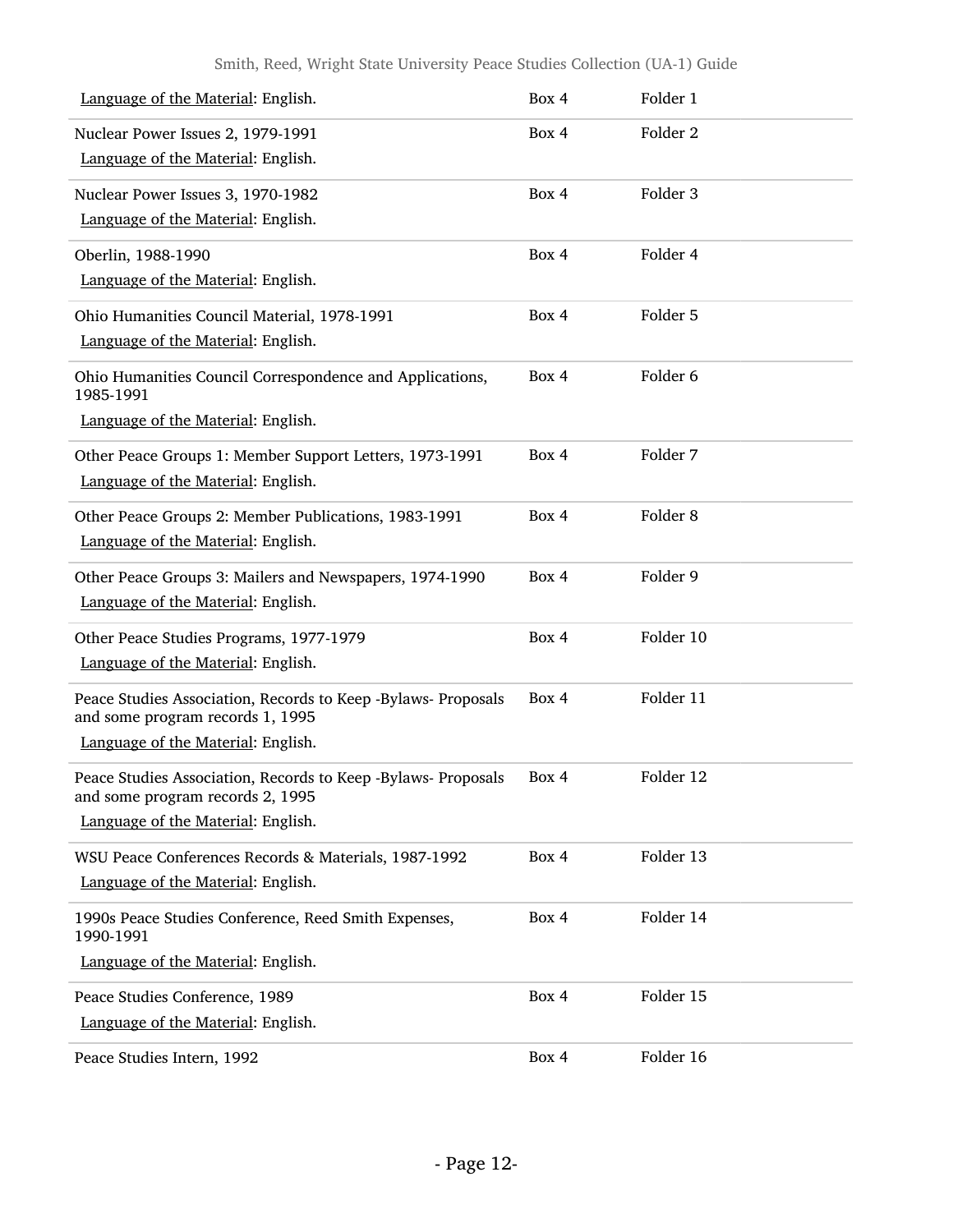#### Peace and Justice Journal, 1987-1992 Language of the Material: English. Box 4 Folder 17 2nd Peace Lecture, 1991 Language of the Material: English. Box 4 Folder 18 Peace Scare Newsletter, 1991 Language of the Material: English. Box 4 Folder 19 Piedmont Peace Project, 1991-1992 Language of the Material: English. Box 4 Folder 20 Pledge of Resistance, 1984-1989 Language of the Material: English. Box 4 Folder 21 Ploughshares Fund, 1989-1991 Language of the Material: English. Box 4 Folder 22 Poverty and Peace, 1987-1995 Language of the Material: English. Box 4 Folder 23 Promotion of World Peace, 1978-1995 Language of the Material: English. Box 4 Folder 24 Proposal for an MA and MS in Political Science, 1972 Language of the Material: English. Box 4 Folder 25 Publicity Materials for 1988 Conference, 1988 Language of the Material: English. Box 4 Folder 26 Quaker Concerns/QUNO 1, 1979-1991 Language of the Material: English. Box 4 Folder 27 Quaker Concerns/QUNO 2, 1977-1982 Language of the Material: English. Box 4 Folder 28 Resist Newsletter, 1982-1991 Language of the Material: English. Box 4 Folder 29 Soviet Trip Materials 1: Publications, 1984-1985 Language of the Material: English. Box 5 Folder 1 Soviet Trip Materials 2: Articles, 1979-1984 Language of the Material: English. Box 5 Folder 2 Soviet Trip Materials 3: Brochures and Travel Material, 1984-1990 Box 5 Folder 3 Language of the Material: English. Soviet Trip Materials 4, 1981-1984 Box 5 Folder 4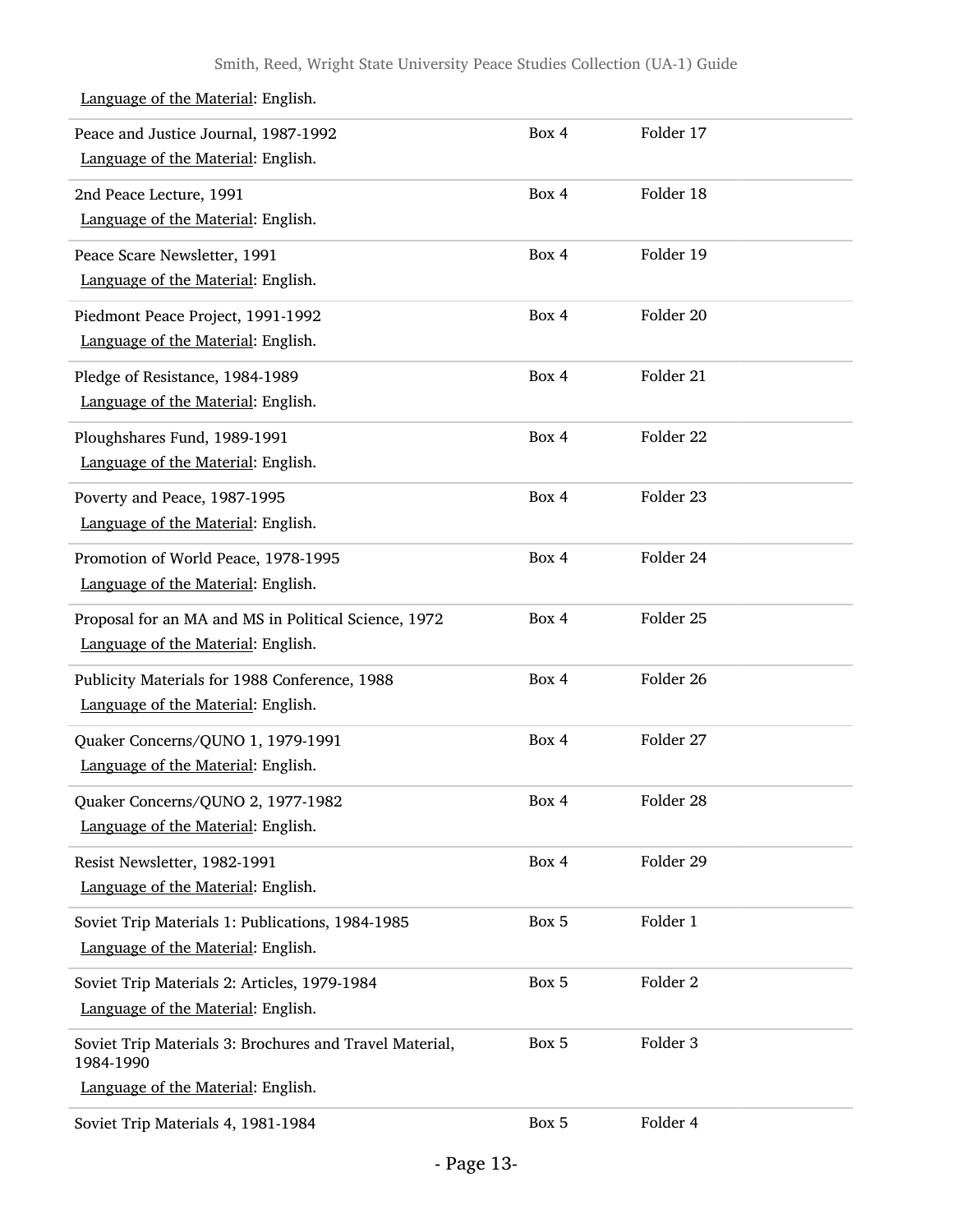| The Washington Spectator, 1979-1991<br>Language of the Material: English.                                         | Box 5 | Folder 5            |  |
|-------------------------------------------------------------------------------------------------------------------|-------|---------------------|--|
| Star Wars, 1986<br>Language of the Material: English.                                                             | Box 5 | Folder <sub>6</sub> |  |
| State Peace Studies Consortium1: May 6, 1988, 1983-1988<br>Language of the Material: English.                     | Box 5 | Folder 7            |  |
| State Peace Studies Consortium2: May 6, 1988, 1985-1988<br>Language of the Material: English.                     | Box 5 | Folder <sub>8</sub> |  |
| War Resistance League, 1980-1991<br>Language of the Material: English.                                            | Box 5 | Folder 9            |  |
| Wilmington College Hiroshima and Nagasaki Memorial<br>Collection, 1975-1990<br>Language of the Material: English. | Box 5 | Folder 10           |  |
| Witness for Peace, 1990<br>Language of the Material: English.                                                     | Box 5 | Folder 11           |  |
| World Federalists/UN Reform, 1978-1992<br>Language of the Material: English.                                      | Box 5 | Folder 12           |  |
| Wright State Peace Movement/Model UN, 1986-1992<br>Language of the Material: English.                             | Box 5 | Folder 13           |  |
| Africa, 1986-1991<br>Language of the Material: English.                                                           | Box 5 | Folder 14           |  |
| China, 1975<br>Language of the Material: English.                                                                 | Box 5 | Folder 15           |  |
| Eastern Europe, 1980-1990<br>Language of the Material: English.                                                   | Box 5 | Folder 16           |  |
| Germany, 1982-1989<br>Language of the Material: English.                                                          | Box 5 | Folder 17           |  |
| Grenada, 1983-1984<br>Language of the Material: English.                                                          | Box 5 | Folder 18           |  |
| Japan, 1982-1983<br>Language of the Material: English.                                                            | Box 5 | Folder 19           |  |
| Latin America, 1980-1985<br>Language of the Material: English.                                                    | Box 5 | Folder 20           |  |
| Palestinians: Lebanon, 1973-1990                                                                                  | Box 5 | Folder 21           |  |